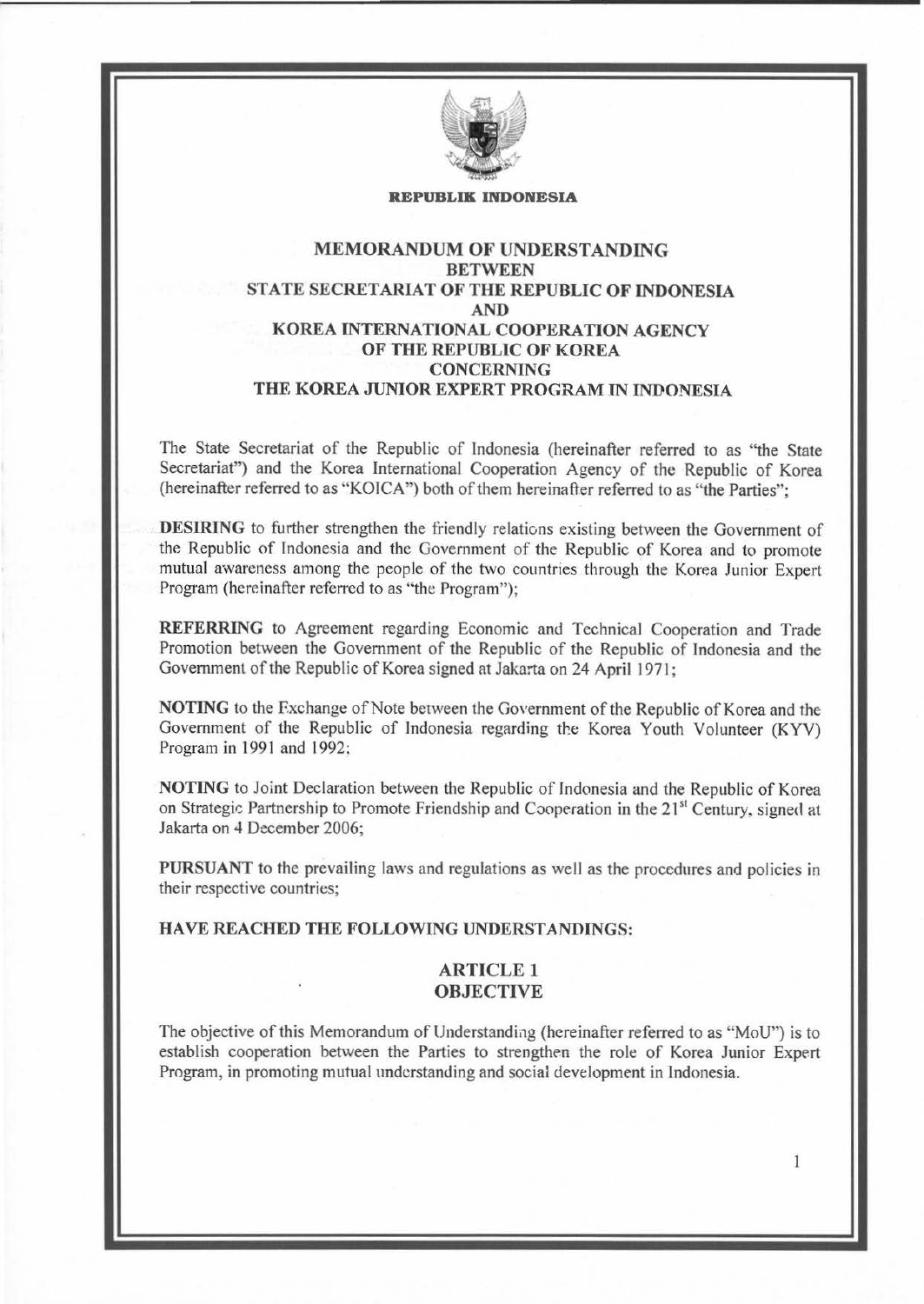## **ARTICLE2 SCOPE OF ACTIVITY**

The scope of activity of this MoU is to dispatch Junior Experts from the Republic of Korea to assist and collaborate with the Indonesian governmental institutions in the various fields, *inter-alia,* education, information technology, agriculture, community health, sports and rural development programs and other fields agreed upon by the Parties.

### **ARTICLE3 IMPLEMENTATION OF COOPERATION**

For the detailed cooperation shall be made the guideline of implementation consists of, inter alia, Program Activities, Responsibilities, Monitoring, Reporting and Evaluation, Plan of Activities (PoA), and Standard Operating Procedure (SOP) to be drawn up mutually agreed upon by the Parties.

### **ARTICLE 4 EXECUTING AGENCIES**

For the purpose the implementation of this MoU. the Parties have agreed the executing Agency shall be:

- I. For the State Secretariat of the Republic of Indonesia: the Bureau for Technical Cooperation;
- 2. For the Korea International Cooperation Agency: KOICA Office in Indonesia.

## **ARTICLES INTELLECTUAL PROPERTY RIGHTS**

Any result of activities in the field of science, art and literature which are performed under this MoU shall be subject to the laws and regulation concerning the protection on intellectual property rights in the respective territories of the Parties.

### **ARTICLE 6**

#### **FINANCIAL ARRANGEMENT OF THE PROGRAM**

KOICA shall provide and manage the cost of international travel including local transportation, the living allowance and budget for Field-Support Project implementation by the junior experts during their assignment in Indonesia